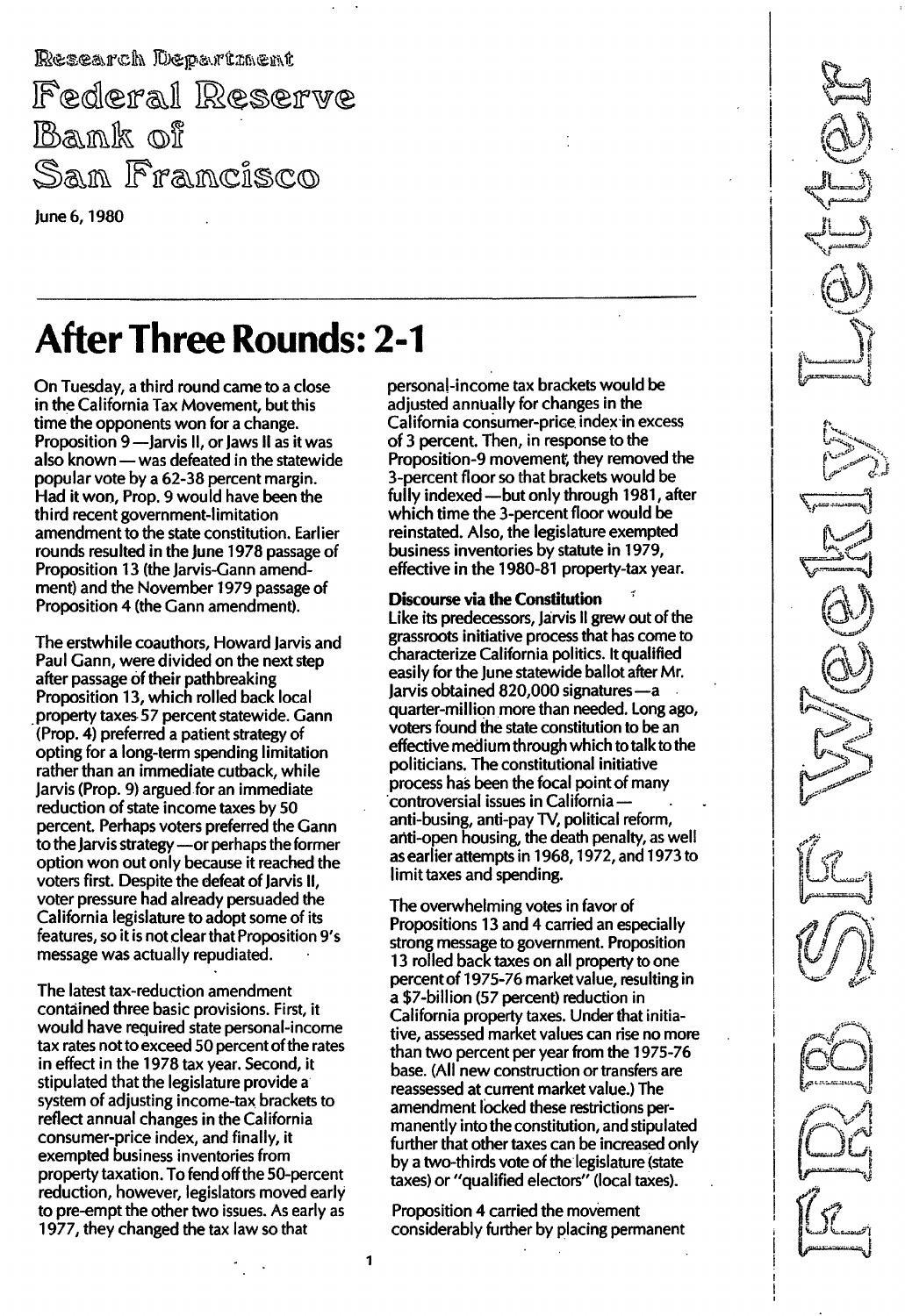Research Department

## Federal Reserve Bank of San Francisco

Opinions expressed in this newsletter do not necessarily reflect the views of the management of the Federal Reserve Bank of San Francisco, nor of the Board of Governors of the Federal Reserve System.

spending limits on all governments and most special districts in California. It limited annual government appropriations (spending) to the 1 978-79 fiscal-year level with annual adjustments only for consumerprice increases and local population growth. The ceiling applied individually to the state, every county, city and school district, and most large special districts. The Gann amendment also included added stipulations to prevent circumvention: surpluses are returned to the taxpayers; direct fees for government services are free of the limitation only to the extent they reflect the cost of providing each service; adjustments are made to account for changes in government boundaries or transferrals of functions to private enterprise; and voter-approved increases in the appropriations ceiling extend no more than three years without voter reconfirmation.

Given the apparent stringency of Propositions 13 and 4, what prompted Mr. Jarvis to pursue a third round? The answer seems to lie in the failure of the earlier amendments to bring about major reductions in public expenditures within California. Specifically, Proposition 13's drastic reduction of property taxes lost much of its punch when the state used its rapidly accumulating surplus to "bail out" local governments to the tune of \$4.4 billion and \$4.9 billion, respectively, in the first two years of operation. Moreover, Proposition 4's spending ceiling is unlikely to bite until several years from now, because governments inflated their 1978-79 appropriations bases in anticipation of its passage.

The voter thus has not yet seen much tangible evidence of reduced government spending in California. Although the growth rate of spending has declined, many voters have seen only the significant shift in taxes from the local to the state level -- particularly to state income taxes which have been rising recently at a 33-percent annual rate according to some analysts. Although Proposition 4's spending ceiling will limit government

spending to the 1978-79 real per capita level (resulting in a sharp curtailment of past trends and a gradual reduction in California governments' share of real income), Proposition 9 proponents want hard evidence of cuts now, particularly in light of the escalating state income tax.

## Effects of tax cuts

Like Proposition 13, the new amendment would have resulted in an immediate rollback in taxes of dramatic proportions. Hence a heated debate arose over the amendment's potential effects on the level of the state's economic activity and the provision of government services.

Proponents argued that a 50-percent reduction in (and permanent restriction on) state income taxes would have greatly stimulated private income and spending while eliminating government waste. The result, they said, would have been a magnified positive stimulus to statewide employment, production, and real incomes -as was demonstrated earlier in the wake of Proposition 13.

It is true that Proposition 13 stimulated the state's economy. But the short-run stimulation came not so much from the reduction in the size of the public sector as from the fact that taxes were reduced far more than expenditures. In the first year alone, the state funded \$4.9 billion (70 percent) of the \$7.0-billion cut in local tax revenue, by sharing its rapidly accumulating budget surplus with local governments through a complicated "bail out" formula. Hence, some short-run stimulus occurred because Californians received large tax cuts with a much smaller reduction in public expenditures.

But the present state surplus is much smaller -on the order of \$2.1 billion, according to the most recent state estimate. Furthermore, with the prospect of a deep recession in 1980, little or no increase in the surplus may be expected in the next fiscal year. A surplus of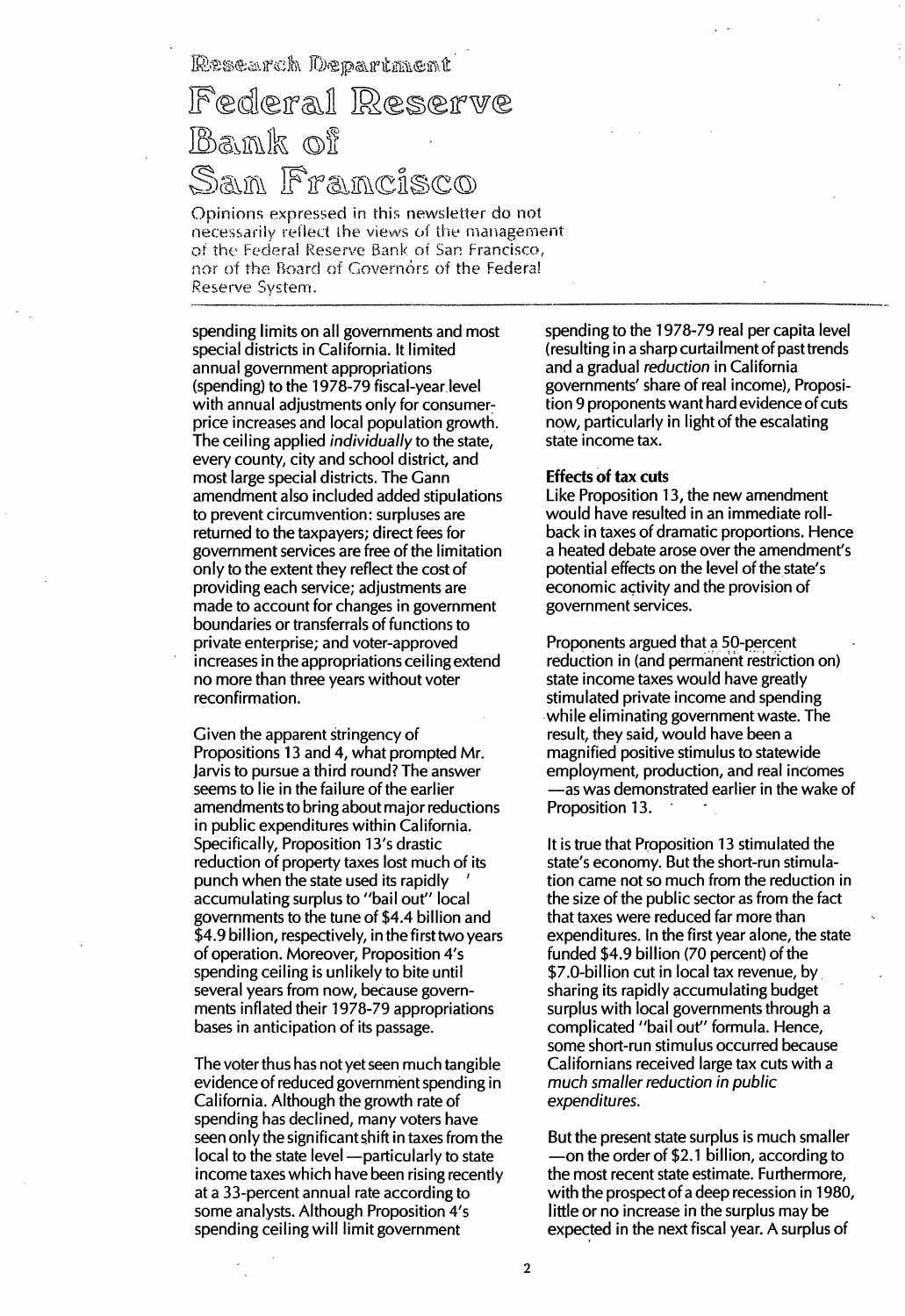this size would have only partly offset the \$4.9 billion and \$4.2 billion income-tax cuts officially forecast for the next two fiscal years under Proposition 9. Thus, Proposition 9 would have come closer than Proposition 13 to a matched reduction in government receipts and expenditures -and its one-time stimulus accordingly would have been smaller.

Tax experts are divided over whether or not a permanent reduction in tax receipts with a matching reduction in expenditures would provide a lasting stimulus to economic activity. At its simplest level, the answer depends on the extent to which our current tax structure deters incentives to work and invest within the private sector. Proponents of Proposition 9 have carried this argument to its extreme, utilizing the widely-touted "Laffer curve" devised by Professor Arthur Laffer of the University of Southern California. Given the burdensome level of taxes, in Laffer's view, a reduction in statutory tax rates would so stimulate the economy (and reduce tax avoidance/evasion) that tax revenues would actually increase. Laffer's argument has been used also in support of the Kemp-Roth tax-cut movement at the national level. Although his thesis has more merit when applied to states and localities (where migration is sensitive to tax rates), many supporters of the government-limitation movement argue that Laffer's claims are overstated.

In contrast, California's Legislative Analyst took the opposite extreme in his official estimate of Proposition 9's effect on state-tax receipts by assuming no stimulus at all-even with a complete drawdown of the state budget surplus. In other words, he estimated the decline in state income-tax receipts-

\$4.9 billion and \$4.2 billion in the next two fiscal years - by assuming that receipts would decline exactly in tandem with the 50-percent reduction in rates. The truth probably lies somewhere in between this estimate and the "Laffer curve" estimate.

## Size of government

Proponents of the tax-limitation movement argue that to focus only on the sensitivity of tax revenues to statutory rates is to miss the underlying issues of the tax-limitation movement - the choices between public and private decision-making in the economic, political, and social arena. To these individuals, a redistribution of production (even of the same goods) from public to private enterprise would enhance productivity, and ultimately, total real income. Moreover, the private sector would likely produce goods more highly valued by society. But the controversy also deals with other issues: whether government expenditures should be directed toward current consumption (for example, transfer payments) or toward activities that enhance our future capacity to produce (such as effective education or highways), and whether government intervention leads to a more or less equitable (or efficient) distribution of income.

By most estimates (except, of course, Mr. Laffer's), Propositon 9 would have led to a reduction of 10-percent or more in state-andlocal government expenditures after drawdown of the state surplus. As the election date approached, Californians saw the main issues as these: Who would gain and lose most from the tax and expenditure reductions? What public services or transfer payments might be cut? Might the state merely replace the lost income-tax revenues with a less-desirable combination of higher sales and business taxes. And finally, might Proposition 4 by itself provide an adequate control on the size of government? In answering these questions, voters were willing to settle at this time for the already legislated portions of Proposition 9, and to reject the proposal for a massive income-tax cut. But further rounds in the tax revolt may yet be fought in California, as well as in other states and the nation's capital.

Jack Beebe